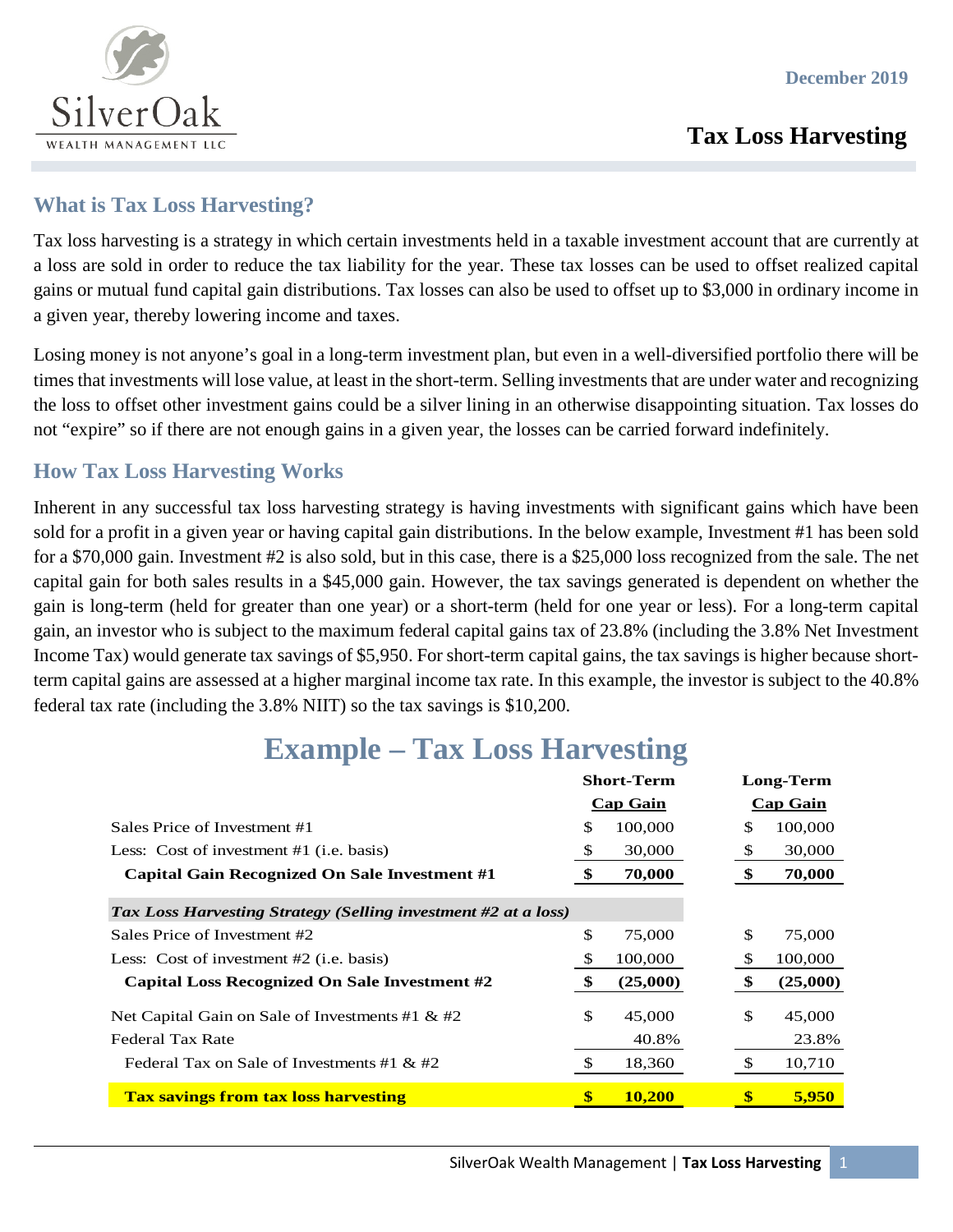# **Be Careful of Wash Sales**

The IRS imposes rules on the sales of investments so that investors cannot create "phantom" losses to provide tax benefits. The IRS "wash sale" rule disallows the recognition of the loss on a sale if the same security or a "substantially identical" security is purchased within 30 days of the transaction that resulted in the loss. This includes either 30 days before the sale or 30 days after the sale and also covers options contracts on the same investment. Because of this rule, investors cannot recognize the loss from the sale of a security and then immediately buy it back and still get the immediate tax benefit from the loss.

The "wash sale" rule makes tax loss harvesting a bit more tricky, but certainly not impossible. The solution to avoiding "wash sales" requires a two-step process. First, the loss security must be identified, which is the easy step. The more difficult second step is finding a replacement security to purchase. If a replacement security is not purchased, the proceeds from the tax loss sale would sit in cash, exposing the investor to opportunity costs if the security sold rebounded during this 30-day period. Most investors do not want to be exposed to this risk, so they typically find a replacement security that is similar to the original investment sold, but not "substantially identical". For example, if an individual stock was sold, another stock from within the same industry could be purchased. If a mutual fund position is sold, another mutual fund within the same sector but from a different mutual fund company could be purchased. In addition, an index fund that is similar to the investment that was sold can be utilized as the replacement investment.

# **Challenges in Implementing Tax Loss Harvesting**

While tax loss harvesting is a well-documented tax deferral technique, and sounds easy enough when described in an article, it is much more difficult to actually implement. For many, it should only be utilized with the help of an investment professional with a deep understanding of income taxes. Even with professional assistance there can be significant challenges in implementing tax loss harvesting strategies. One of the biggest is determining the "thresholds" that should be utilized to determine whether the tax benefit is worth the effort. Here are some items to consider:

**Losses have to be significant enough:** The first threshold to consider is whether a loss is large enough to recognize, both on a percentage basis and an absolute dollar basis. Recognizing a 20% loss is more meaningful than recognizing a 3% loss, but considering the dollar amount of the loss is also critical. While a 20% loss might be significant, if the dollar amount of the investment and investment loss is relatively small, it might not be worth the effort. Recognizing a \$10,000 loss is much more meaningful than the benefit from a \$1,000 loss.

**Tax bracket:** Not surprisingly, the higher the tax bracket, the higher the tax benefit. Obviously those in the 20% federal capital gains tax bracket benefit more than those in the 15% bracket. In addition, investors whose capital gains are subject to state taxes also benefit more.

**Finding a replacement investment:** Because of "wash sale" rules, unless an investor wants to be exposed to market risk, a replacement investment will be purchased from the proceeds of the investment sold at a loss. On paper, it seems easy to find a replacement, but it can actually be quite complicated. For example, a chosen replacement generally might be "good enough," but not as good as the investment sold. Sometimes there can be significant performance differentials that occur between the two investments. This differential is called tracking error.

**Potentially alters the portfolio for longer periods of time:** In addition to potential tracking error, another risk is that the replacement investment appreciates in value during the 30-day wash sale period. As a result, selling the replacement investment would trigger short-term capital gains, which could negate the original tax benefit received. If the replacement security is retained for at least a year in order to receive the more favorable capital gains tax